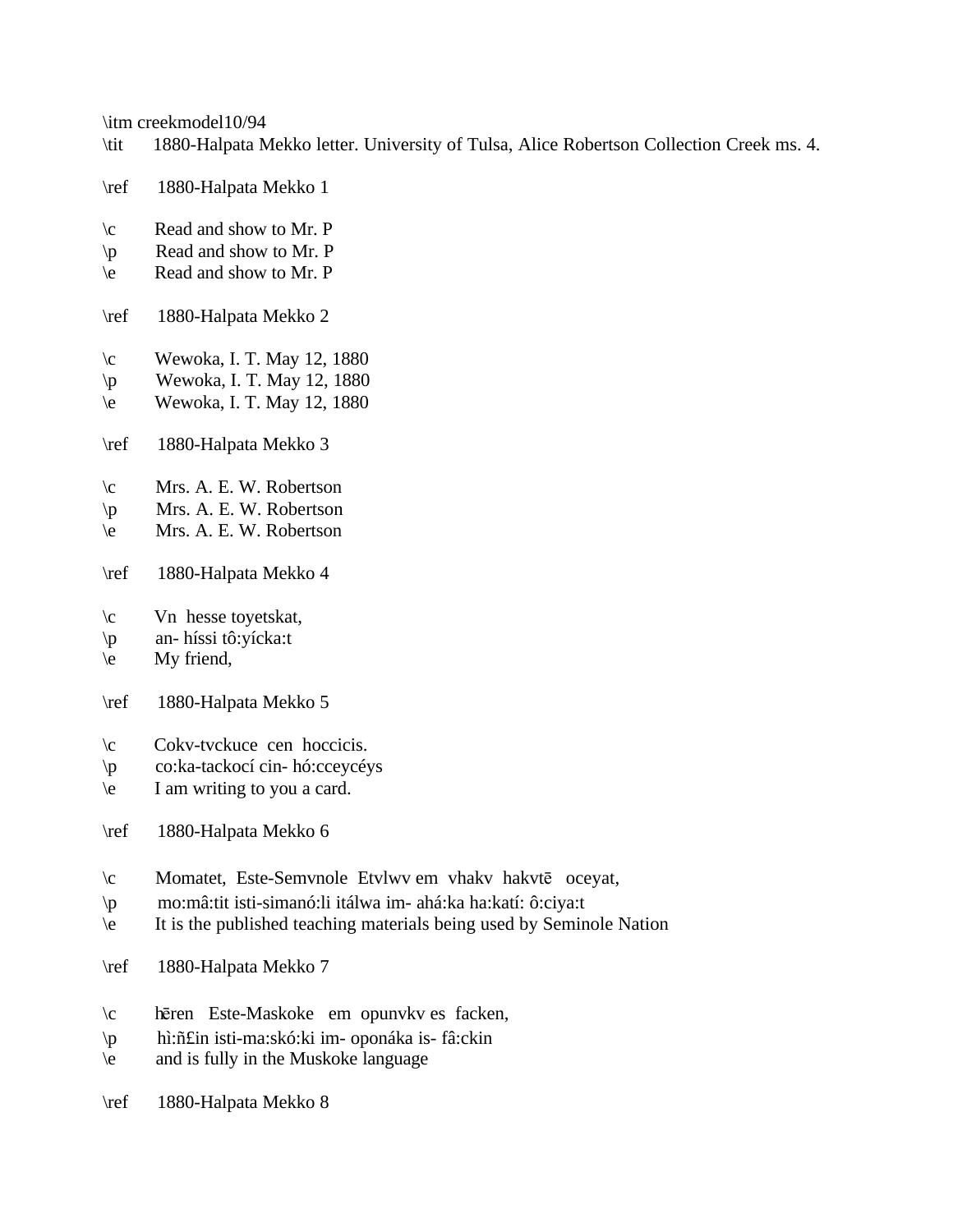- \c mont soh wetenepickate,
- \p mónt soh- witínipeyckâ:ti
- \e being pressed
- \ref 1880-Halpata Mekko 9
- \c mont cokv tvpestvkē pale-cahkēpet etepackē,
- \p mónt có:ka tapistakí: pá:li-cahkî:pit itipá:cki:
- \e into a flat book, fifty bound
- \ref 1880-Halpata Mekko 10
- $\c$  mont ehvrpe es vnatskus  $\bar{e}t$ ,
- \p mónt ihá£pi is- anà:ñckosi:t
- \e in very attractive cover
- \ref 1880-Halpata Mekko 11
- $\c$  mont cokv ehute cukpe-hvmken, pale-hokkolē vpaken,
- \p mónt có:ka ihóti cókpi-hámkin pá:li-hokkô:li: apâ:kin
- \e and one-hundred twenty envelopes
- \ref 1880-Halpata Mekko 12
- \c momat estv momusen fēketv oren pum etetakuecetskē tayen omat,
- \p mo:mâ:t ísta mô:mosin fi:kitá ô:£in pom- itita:kóycícki: tâ:yin o:mâ:t
- \e If this order can be filled,
- \ref 1880-Halpata Mekko 13
- $\c$  mvn hēren amoniyvs.
- \p mán hì:ñ£in a:monáyas
- \e let me know the full cost.
- \ref 1880-Halpata Mekko 14
- \c Cokv-coyetv em vhakv es facken pun hayetskē tayaret,
- \p có:ka-co:yitá im- ahá:ka is- fâ:ckin pon- há:yícki: tâ:yá:£it
- \e Please develop lessons to teach us how to write.
- \ref 1880-Halpata Mekko 15
- \c monkv heyvn cem pohis.
- \p mônka hiyán cím- po:héys